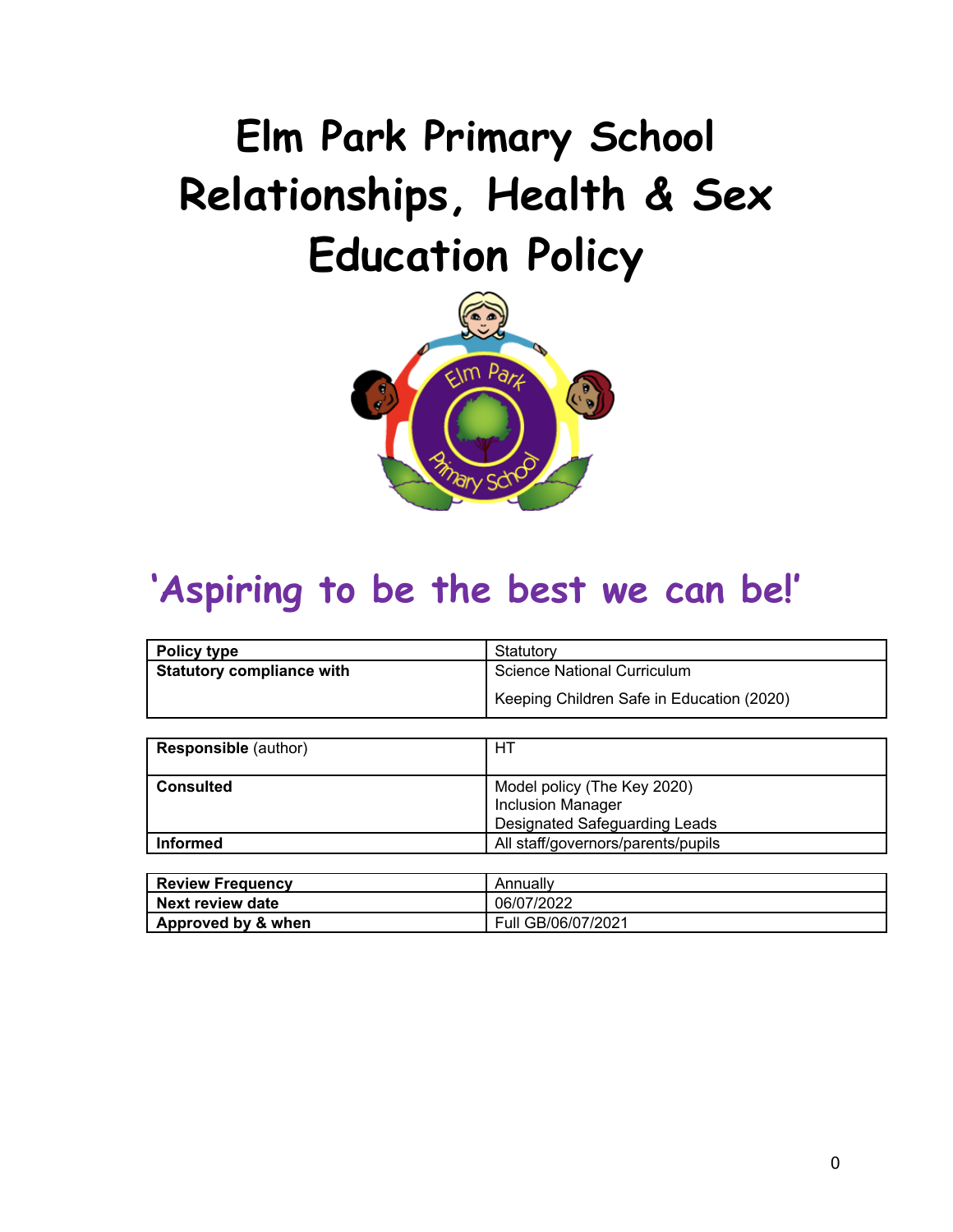#### **1. Introduction Vision and Values**

#### **'Aspiring to be the best we can be!'**

We believe it's every child's first chance at formal education and they deserve nothing but the best. Through our school we aim to grow 'good' people; people who are inspired and excited to make a difference to their lives and the lives of those around them. Our core values support the development of the whole child: **A**chieve

**S**uccess **P**erseverance **I**ndependence **R**espect **E**nthusiasm

To be read in conjunction with the following:

- PSHE Policy
- Science Policy
- Safequarding & Child Protection Policy

#### **2. Equality Impact Assessment**

The school aims to design and implement services, policies and procedures that meet the diverse needs of our service, population and workforce, ensuring that none are placed at an unreasonable or unfair disadvantage over others*.* In the development of this policy, the school has considered its impact with regard to equalities legislation.

#### **3. Purpose of the policy**

This policy explains the aims of RSHE (Relationship, Health and Social Education). It also describes what we teach and the approaches we use.

This policy helps to ensure that the whole school community including parents, staff, governors and pupils have a shared understanding of this important area of the curriculum.

#### **4. What is sex and relationships education?**

Relationship, Sex and Health Education is lifelong learning about physical, sexual, moral and emotional development. It is about the understanding of the importance of stable and loving relationships, respect, love and care for family life. It involves acquiring information, developing skills and forming positive beliefs, values and attitudes.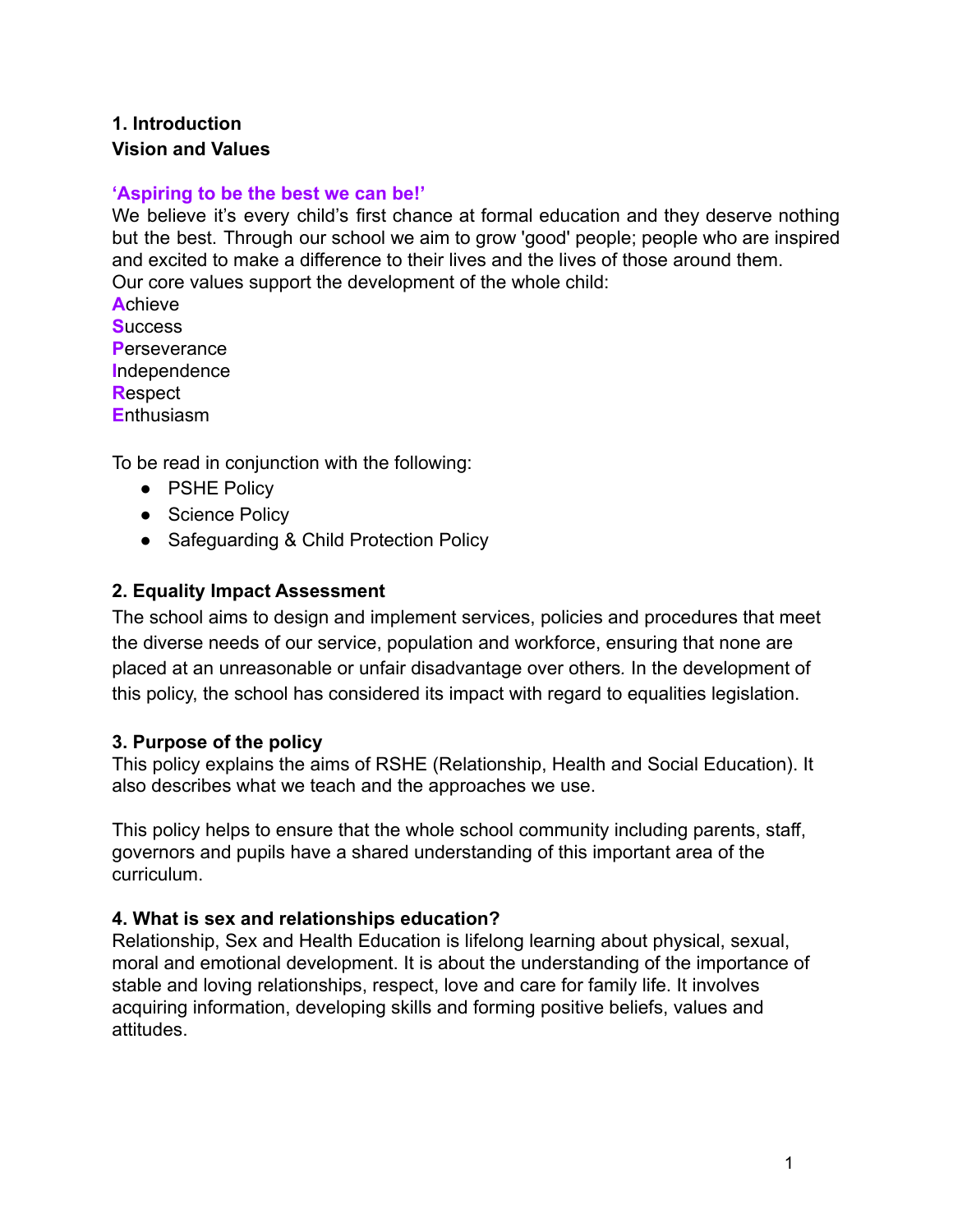#### **5. Aims of the RSHE programme**

Elm Park Primary School believes that RSHE in school will be developmental and a foundation for further work. As well as the National Curriculum Science topics, it will be delivered as part of an integrated PSHCE programme across the school. It aims to:

- ●Provide a framework in which sensitive discussions can take place;
- ●Prepare pupils for puberty, and give them an understanding of sexual development and the importance of health and hygiene;
- Help pupils develop feelings of self-respect, confidence and empathy;
- Create a positive culture around issues of sexuality and relationships;
- ●Teach pupils the correct vocabulary to describe themselves and their bodies.

#### **6. Moral and values framework**

The RSHE curriculum will reflect the school's ethos and demonstrate and encourage the following values: Respect for self Respect for individuals and human rights Responsibility for their own actions Responsibility for their family, friends, school and wider community The value of family life

#### **7. Statutory Requirements**

As a maintained primary school, we must provide relationships education to all pupils as per section 34 of the [Children and Social Work Act](https://www.legislation.gov.uk/ukpga/2017/16/section/34/enacted) 2017. However, we are not required to provide sex education but we do need to teach the elements of sex education contained in the science curriculum.

In teaching RSHE, we must have regard to *[guidance](https://www.gov.uk/government/consultations/relationships-and-sex-education-and-health-education)* issued by the secretary of state as outlined in section 403 of the [Education Act](https://www.legislation.gov.uk/ukpga/1996/56/contents) 1996.

At Elm Park Primary School, we teach RSHE as set out in this policy.

#### **8. Faith and cultural perspectives in RSHE**

The school believes that all young people from all faiths and cultures in the school have an entitlement to RSHE that can support them on their journey through childhood to adolescence and adulthood. RSHE should be sensitive to the range of different faiths in the school.

#### **9. Policy Development**

This policy is developed in consultation with staff, pupils, parents and governors. The consultation and policy development process involves the following steps:

1. Review – a member of staff or working group pulls together all relevant information including relevant national and local guidance.

2. Staff consultation - all school staff are given the opportunity to look at the policy and make recommendations.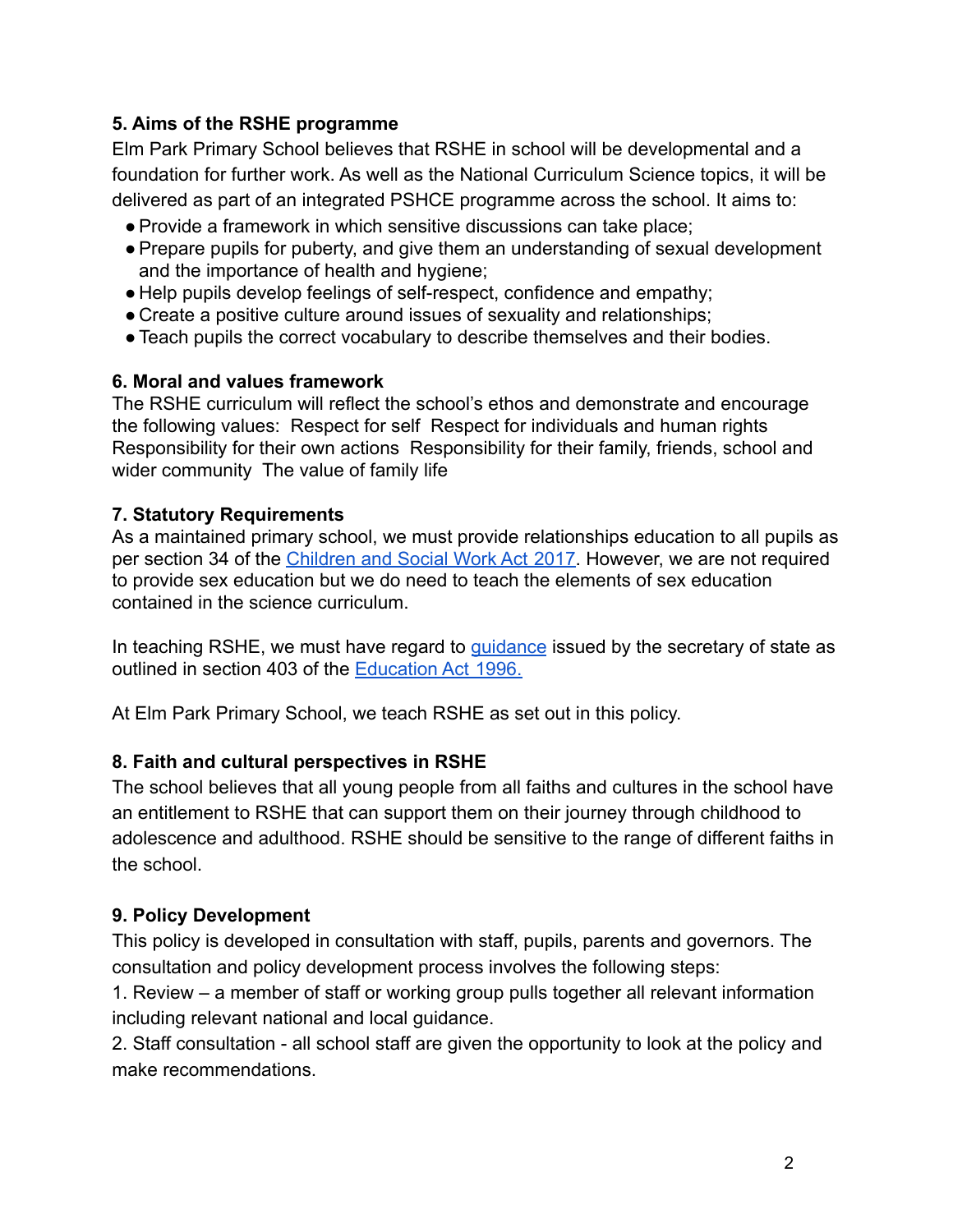3. Governor consultation - all governors concerned are given the opportunity to look at the policy and make recommendations and give their view.

4. Parent/stakeholder consultation – parents and any interested parties are invited to look at the policy and give their view.

5. Pupil consultation- pupils are asked for their input.

6. Ratification – once all amendments are made, the policy is shared with governors again and ratified.

# **10. The RSHE Curriculum**

Our curriculum is set out as per Appendix 1 but we may need to adapt it as and when necessary. We have developed the curriculum in consultation with parents, pupils and staff, considering the age, needs and feelings of pupils. If pupils ask questions outside the scope of this policy, teachers will respond in an appropriate manner so they are fully informed and do not seek answers online.

The RSHE curriculum at Elm Park Primary School aims to:

- Provide pupils with accurate and relevant information about the physical and emotional changes they will experience as they grow into adults;
- Develop understanding about the way human beings reproduce;
- Establish the importance of a stable family life and relationships, including the responsibilities of parenthood and marriage;
- Provide opportunities for pupils to develop skills that will enable them to make and maintain appropriate relationships within the family, with friends and within the wider community;
- Enable pupils to develop and reflect upon their beliefs, attitudes and values in relation to themselves and others within the school and community;
- Foster self-awareness and self-esteem and a sense of responsibility and respect for themselves and others;
- Protect children from abuse and raise awareness of what pupils should do if they have any worries.

Topics and themes will be repeated as children progress through the school. These will be covered in greater depth, taking account of pupils' development and the spiritual curriculum content.

Primary sex education will focus on:

- Preparing boys and girls for the changes that adolescence brings;
- How a baby is conceived and born

For more information about our curriculum, see our curriculum map in Appendix 1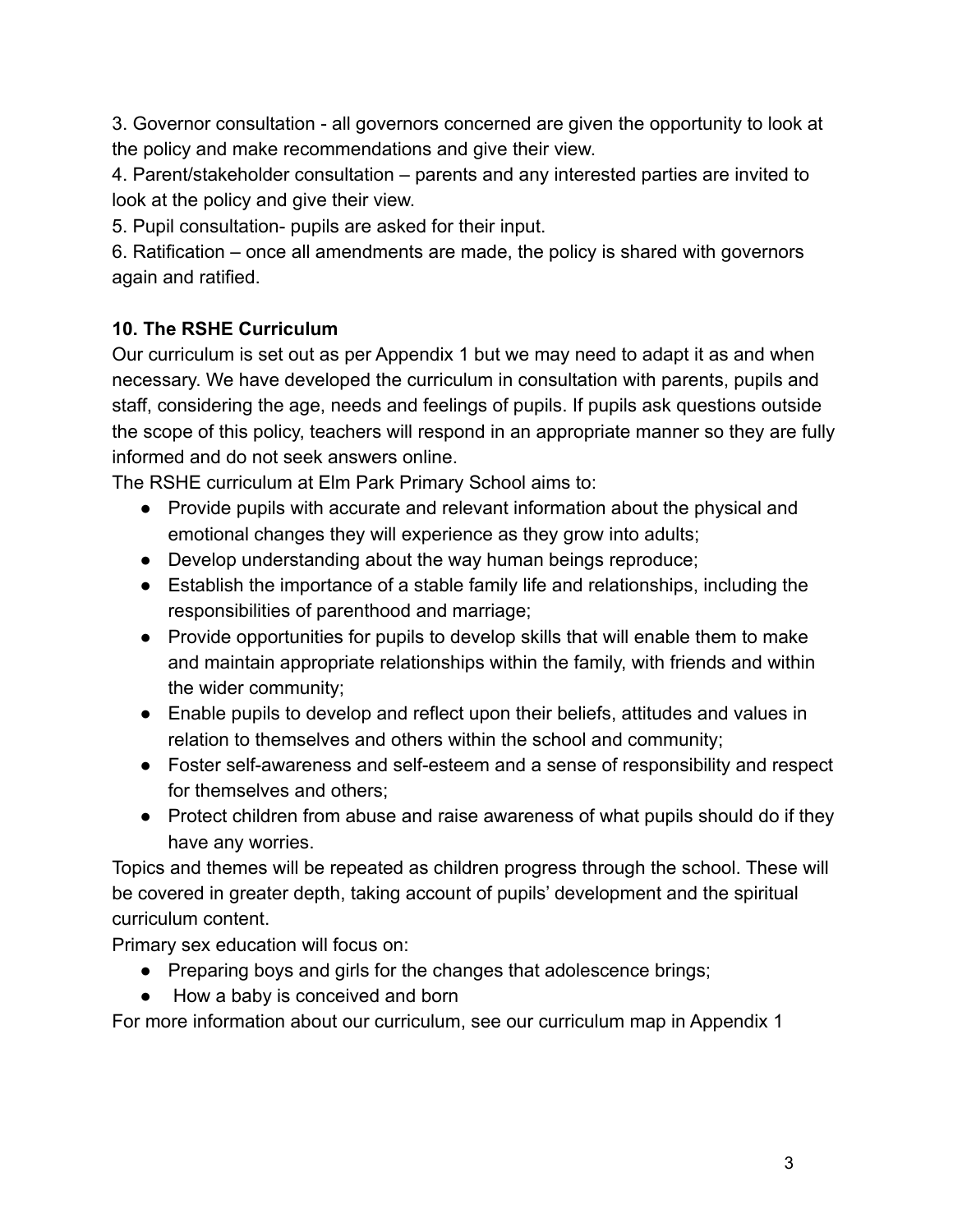#### **11. Organisation and delivery of RSHE**

Relationship, Sex and Health Education is taught through the use of the Personal, Social and Health Education Programmes, the Science Curriculum and the Early Years Foundation Stage Curriculum.

PSHE lessons are set within the wider context of the PSHE curriculum and focus more on the emotional aspects of development and relationships, although the physical aspects of puberty and reproduction are also included. The Science National Curriculum is delivered and although it is more concerned with the physical aspects of development and reproduction, the importance of relationships is inextricably linked within the delivery of programmes.

RSHE is normally delivered by class teachers in mixed gender groups other than when it is deemed more appropriate for topics to be covered in single sex groups. Active learning methods which involve children's full participation are used.

Relationships Education focuses on teaching the fundamental building blocks and characteristics of positive relationships including:

- Families and people who care for me;
- Caring friendships
- Respectful relationships
- Online relationships
- Being safe

For more information about our RSHE curriculum, see **Appendices 1 and 2** These areas of learning are taught within the context of family life, taking care to ensure that there is no stigmatisation of children based on their home circumstances (families can include single parent families, LGBT parents, families headed by grandparents, adoptive parents, foster parents/carers amongst other structures) along with reflecting sensitively that some children may have a different structure of support around them (for example: looked after children or young carers).

#### **12. Specific Issues Statement**

All the issues highlighted in this section will be addressed while ensuring pupils are referred to the values of their communities and to discuss the issues with their parents and families if they are able. Up to date medical information will be given in discussion of these subjects, where appropriate. This could be from the school nurse or other visiting Health Professionals.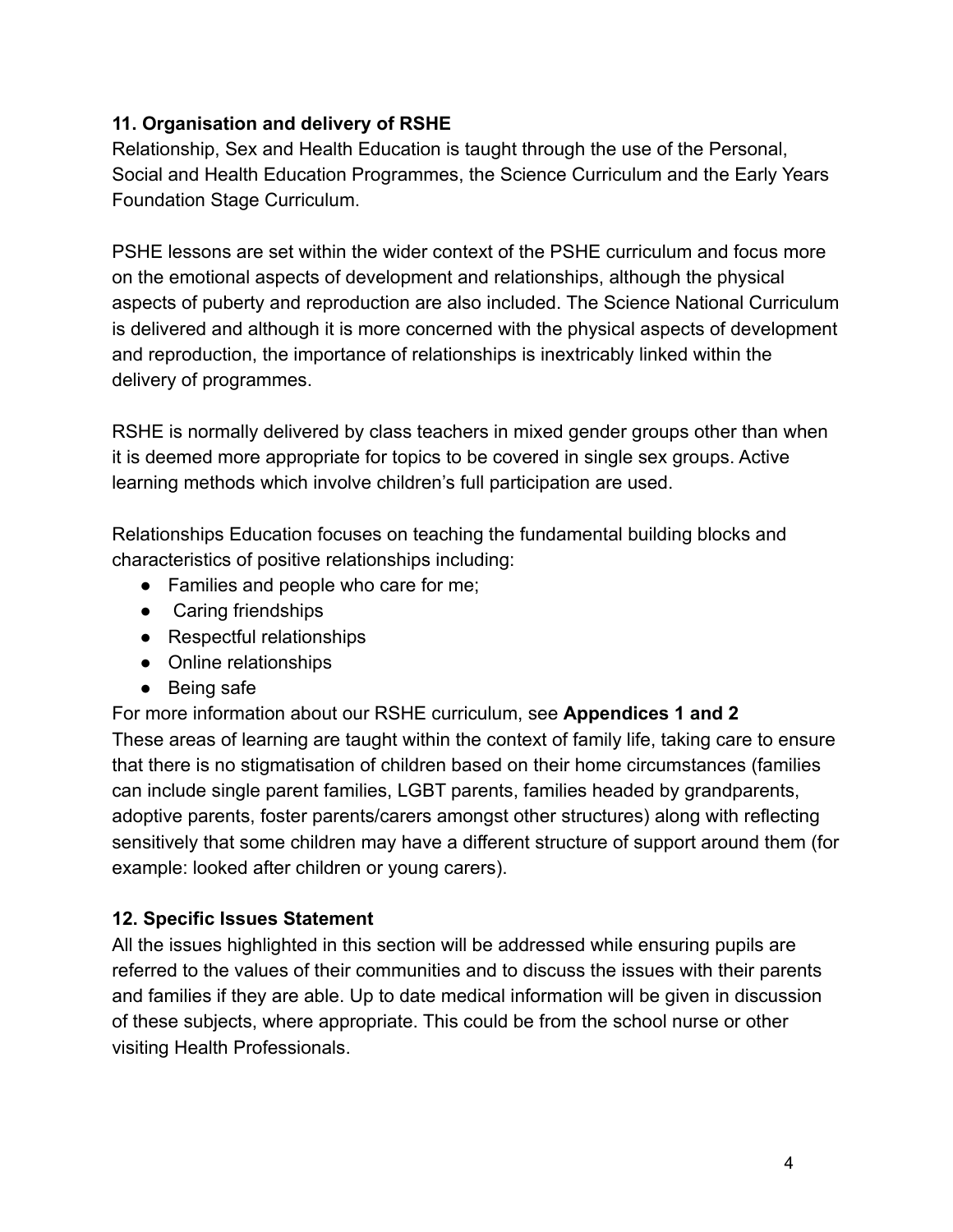#### **13. Puberty**

All children, including those who develop earlier than the average, need to know about puberty before they experience the onset of physical changes. This will include addressing emotional and physical changes and how young people can deal with these. It is important for boys and girls to understand the changes for their own sex, as well as for the opposite sex. Teachers will need to tailor this theme to the physical and emotional maturity of the pupils.

#### **14. Menstruation**

Our RSHE programme is preparation for menstruation. Boys as well as girls will need to understand menstruation. It may be appropriate to divide the classes into single sex groups for these lessons. Teachers will need to tailor this theme to the physical and emotional maturity of the pupils. Girls will be supported sensitively by the school and will be told whom they can go to for this support.

#### **15. Sexual Identity and Sexual Orientation**

We aim to deal sensitively and honestly with issues of sexual orientation, answering appropriate questions and offering support and guidance.

#### **16. Answering difficult questions**

Any PSHE lesson may consider questions or issues that some will find sensitive. Before embarking on these lessons, ground rules are established which prohibit inappropriate or personal information being requested or disclosed by those taking part in the lesson. When pupils ask questions, we aim to answer them honestly, within the ground rules established at the start of the sessions. When it is felt that answering a specific question would involve information at a level inappropriate to the development of the rest of the pupils, the question may be dealt with individually at another time.

Teachers should not feel that they have to give an answer if they are not sure or do not want to for any reason but must do what they can to ensure pupils have access to the relevant information, if appropriate.

If outside visitors are being used to deliver elements of RSHE, it may be possible to consult with them to answer these questions by getting the pupils to write down questions for the visitors.

#### **17. Confidentiality and child protection**

The classroom cannot be deemed to be a confidential environment and young people should be made aware of this when ground rules are being established at the beginning of the sessions.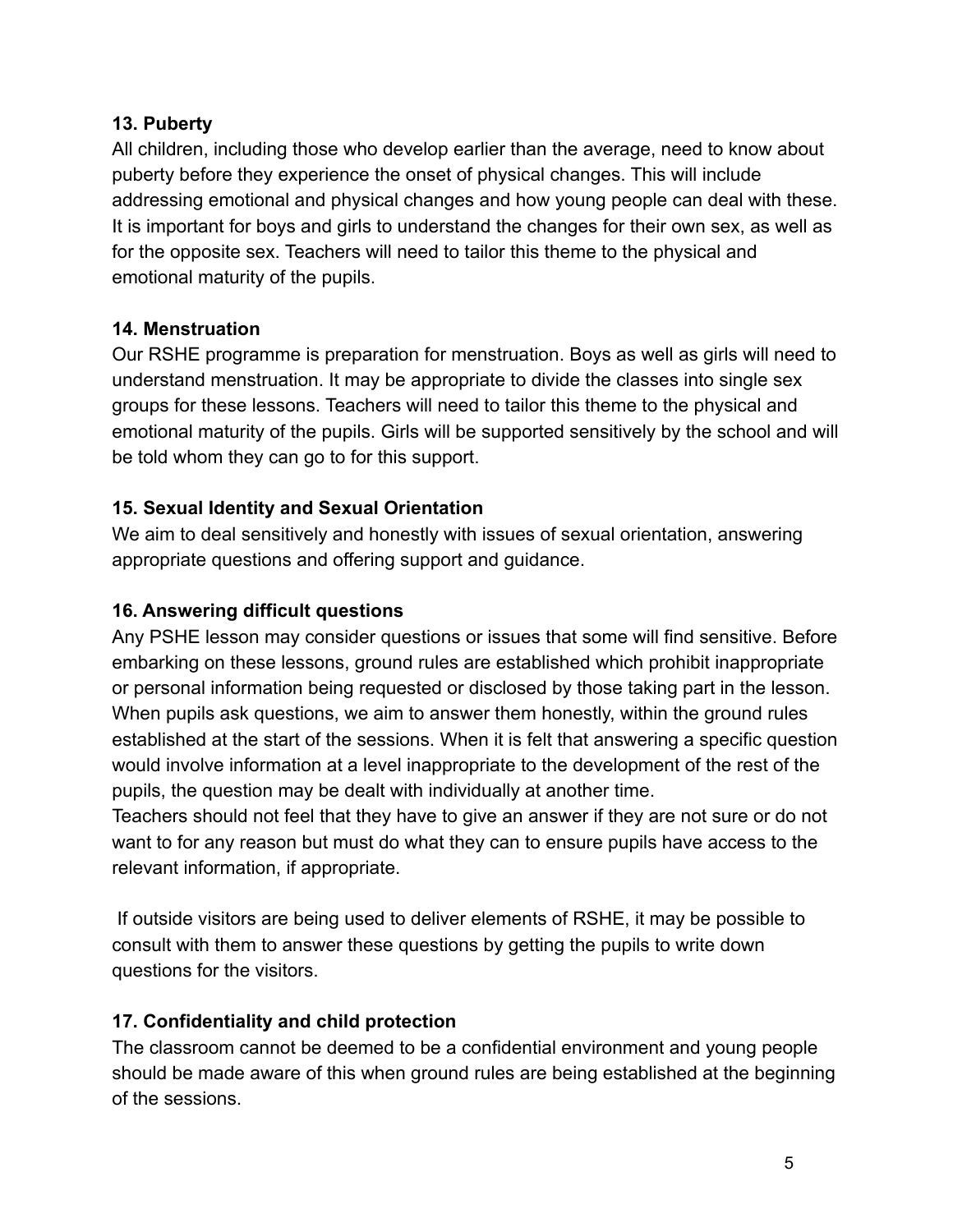As a general rule a child's confidentiality will be maintained by the teacher or member of staff concerned, though it cannot be promised to the students. If this person believes that a child is at risk or in danger, she or he is to talk to the Designated Child Protection Lead and should record this concern through the school's MyConcern system and pass this to the Headteacher.

The child concerned will be informed that the confidentiality is being breached and the reasons why. The child will be supported by the teacher throughout the process.

The school's Safeguarding Procedures and the school policy are available to all via the school's website or via the school office.

#### **18. Inclusion**

#### **Ethnic and Cultural Groups**

We intend our policy to be sensitive to the needs of different ethnic, cultural and religious groups. We encourage parents/carers to discuss any concerns with the Headteacher.

#### **Pupils with Special Needs**

We will ensure that all pupils receive age appropriate relationship, sex and health education, and we will offer provision appropriate to the particular needs of all our pupils, taking specialist advice where necessary.

#### **Withdrawal from the RSHE**

The school is committed to working with parents and is aware that some parents prefer to take the responsibility for aspects of this element of education. Under the Education Act 1993, parents can withdraw pupils from parts of RSHE that are outside the compulsory elements contained in the Science National Curriculum. Should parents wish to withdraw their child then this should be put in writing at the earliest opportunity and addressed to the Headteacher.

An appropriate senior leader will then contact the parent to discuss the matter.

#### **Use of support agencies**

The school appreciates the input of particular expertise that visitors can contribute to the RSHE programme. There are many people who can resource and support school-based relationship, sex and health education such as the school nurse and other health professionals. All visitors must understand, be familiar with and work within the school's RSHE policy. All input to PSHE lessons is part of a planned programme and negotiated and agreed with staff in advance.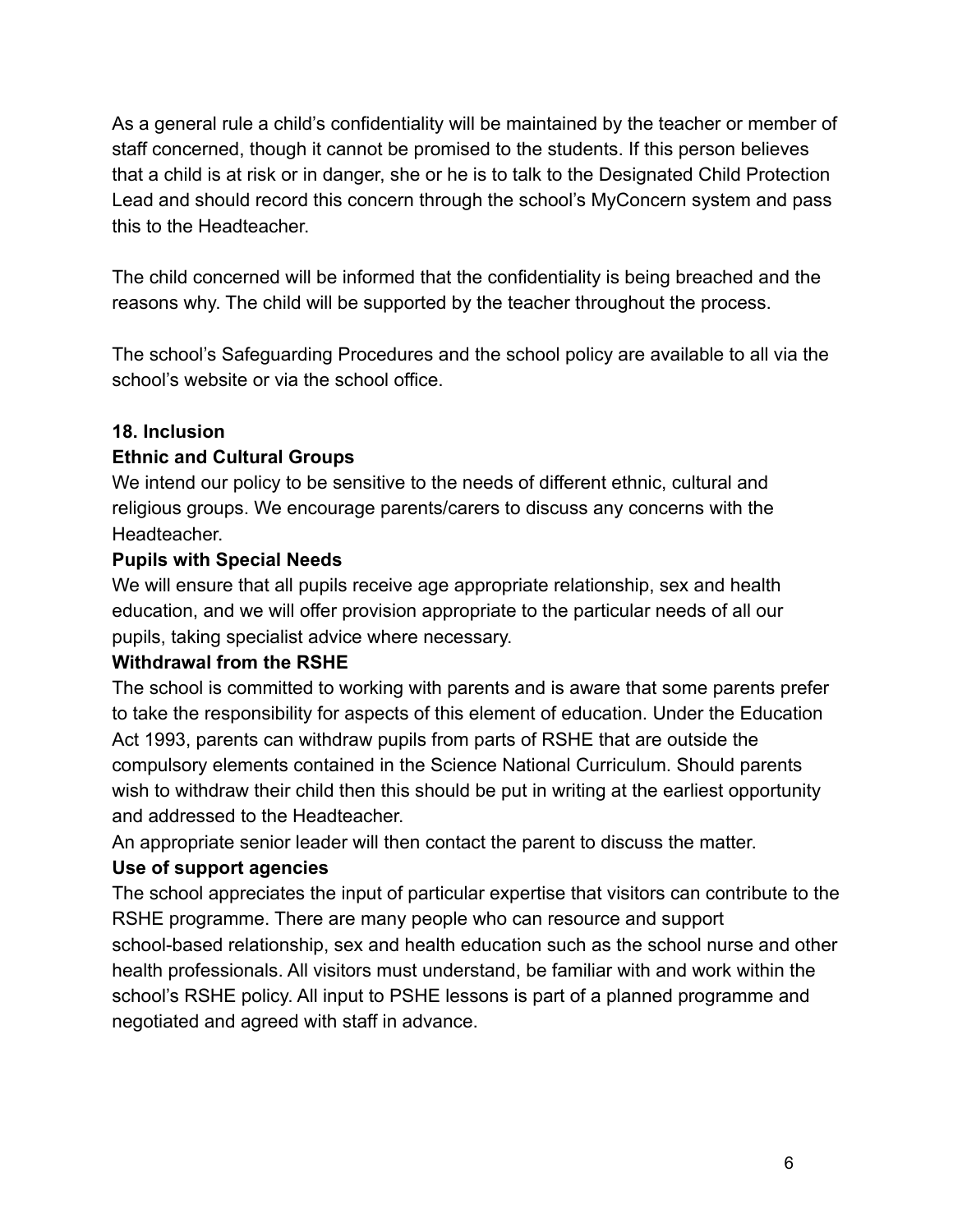Loco parentis remains with the teacher when an outside visitor is leading a class and it is important that the teacher and the visitor have agreed roles and responsibilities so that they do not undermine each other.

#### **19. Staff**

Staff are responsible for:

- Delivering RSHE in a sensitive way ;
- Modelling positive attitudes to RSHE;
- Monitoring progress;
- Responding to the needs of individual pupils;
- Responding appropriately and sensitively to pupils whose parents wish them to be withdrawn from the non-statutory or non-science components of RSHE.

#### **20. Pupils**

Pupils are expected to engage fully in RSHE and, when discussing issues related to RSHE, treat others with respect and sensitivity.

#### **21. Parents' Right to Withdraw**

Parents do not have the right to withdraw their children from Relationships Education. Parents have the right to withdraw their children from the non-statutory or non-science components of Sex Education within RSHE.

Requests for withdrawal should be put in writing using the form found in Appendix 3 of this policy and addressed to the headteacher.

Alternative work will be given to pupils who are withdrawn from Sex Education.

#### **22. Training and support**

The school is committed to the development of all staff in order to raise standards. This is achieved through the School Improvement Plan. Training opportunities are open to all staff based on needs identified in the Appraisal process, personal and whole school needs. Training is organised through the CPD Lead.

### **23. Teaching materials and resources**

The school has a selection of materials to encourage active and participatory learning methods that it uses to deliver elements of RSHE education.

Materials used will be available for parents to view on request and as part of parental curriculum meetings.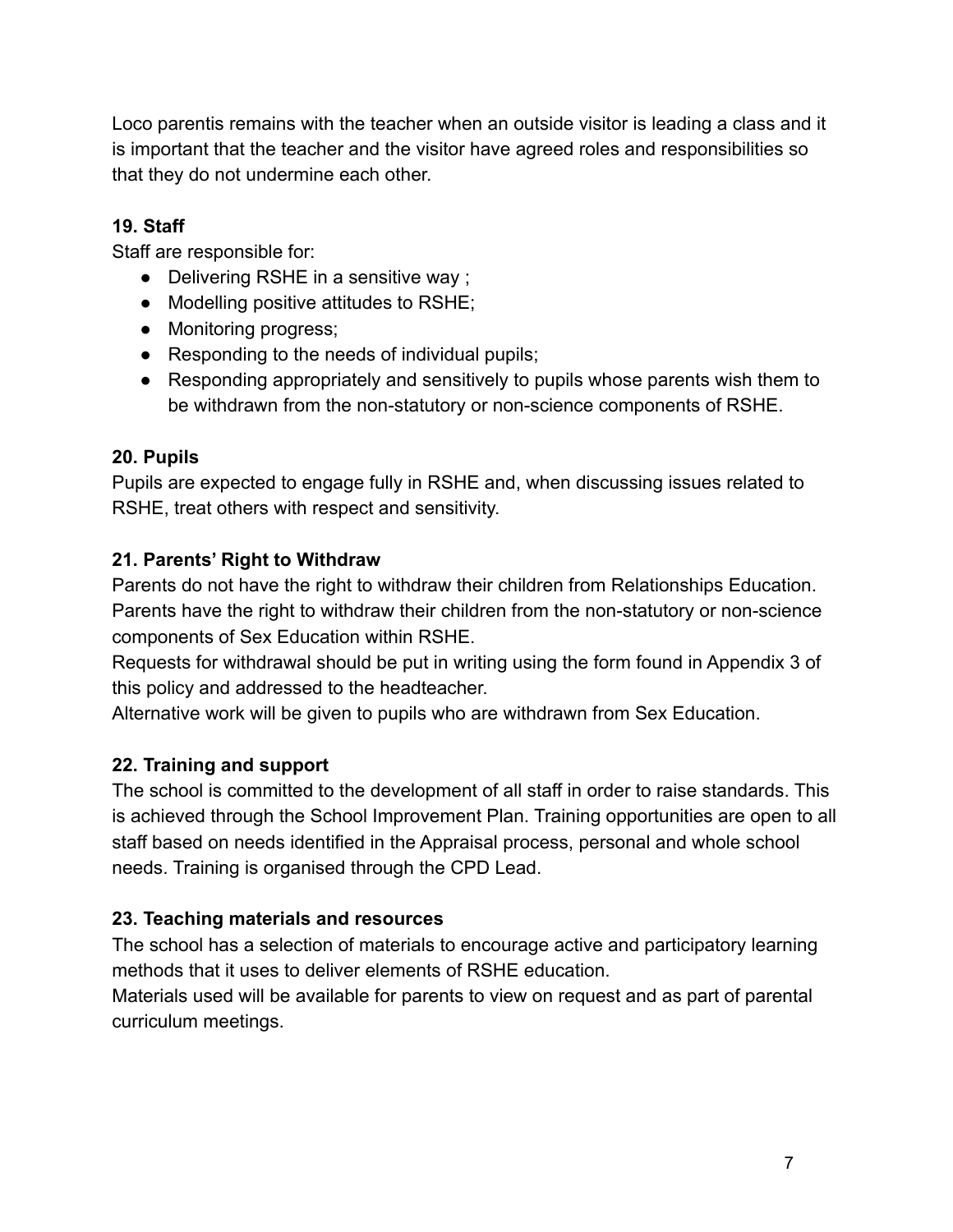#### **24. Monitoring and Review**

At Elm Park Primary School, we are aware of the need to review and monitor the school Relationships, Sex and Health Education Policy regularly so that we can take account of revised Local Authority procedures and Government legislation.

The Governing Board is responsible for approving, overseeing, reviewing and organising the revision of the Relationship, Sex and Health Education Policy. The Governing Board will hold the headteacher to account for the implementation of this policy.

The delivery of RSHE will be monitored by the RSHE Lead (Mrs Fuller) :

- Planning scrutiny
- Learning Walks
- Book scrutiny

Pupils' development in RSHE is monitored by class teachers as part of our internal assessment systems. This policy will be reviewed annually by the RSHE Lead and the Headteacher. At every review, the policy will be approved by the Governing Board. The Headteacher is responsible for ensuring that RSHE is taught consistently across the school, and for managing requests to withdraw pupils from non-statutory components of RSHE (see section on Parents' Right to Withdraw).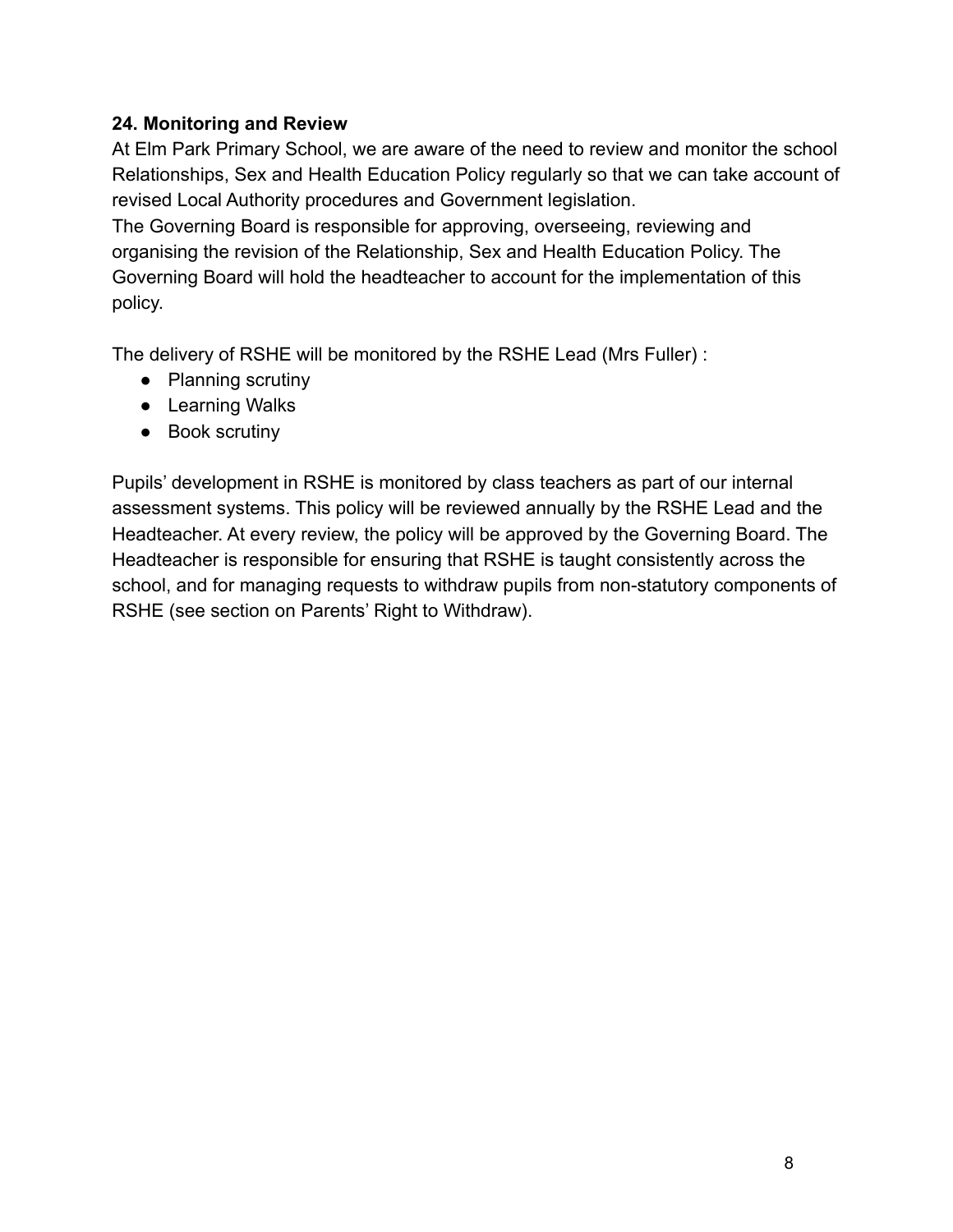| <b>Appendix 1</b> | <b>Relationships, Sex and health Education Curriculum Overview</b> |  |  |  |  |
|-------------------|--------------------------------------------------------------------|--|--|--|--|
|-------------------|--------------------------------------------------------------------|--|--|--|--|

| Year 1            | Autumn 1                                                                                                                                                                                                             | <b>Autumn 2</b>                                                                                                                                   | Spring 1                                                                                                                                                                                                     | Spring 2                                                                                                                                                                                                                                                           | Summer 1                                                                                                                                                                                                                                             | <b>Summer 2</b>                                                                                                                                                                                        |
|-------------------|----------------------------------------------------------------------------------------------------------------------------------------------------------------------------------------------------------------------|---------------------------------------------------------------------------------------------------------------------------------------------------|--------------------------------------------------------------------------------------------------------------------------------------------------------------------------------------------------------------|--------------------------------------------------------------------------------------------------------------------------------------------------------------------------------------------------------------------------------------------------------------------|------------------------------------------------------------------------------------------------------------------------------------------------------------------------------------------------------------------------------------------------------|--------------------------------------------------------------------------------------------------------------------------------------------------------------------------------------------------------|
|                   | <b>Relationships</b><br>0 - About Me<br>1- My Friends and Family<br>2- About Me and Why I Am<br>Special?<br>3 - Feeling proud of myself<br>4 - My Dreams                                                             | <b>Relationships</b><br>10 - Our Similarities and<br>differences<br>16 - Friends and Family<br>19 - Friends and Family<br>20 - Friends and Family | Living in the Wider World<br>8- My Helping Hand<br>11 - Faith and Religion<br>12 - Money and possessions                                                                                                     | Living in the Wider World<br>15 - Rights and Responsibilities<br>17 - The Environment and<br>Animals                                                                                                                                                               | <b>Physical Health and Mental</b><br>Wellbeing<br>5 - Feeling Safe and My 'Uh-Oh'<br>Sians<br>6 - Feeling Safe and My 'Uh-Oh'<br><b>Signs</b><br>7 - Feeling Safe and My 'Uh-Oh'<br>Signs<br>9 - Feeling Safe and My 'Uh-Oh'<br>Signs                | <b>Physical Health and Mental</b><br>Wellbeing<br>13 - The Internet and Social<br>Media<br>14 - My Health and Mental<br>Wellbeina<br>18 - Risks in my Home<br>21 - Safety on the Roads                 |
| Year 2            | Autumn 1                                                                                                                                                                                                             | <b>Autumn 2</b>                                                                                                                                   | Spring 1                                                                                                                                                                                                     | Spring 2                                                                                                                                                                                                                                                           | Summer 1                                                                                                                                                                                                                                             | <b>Summer 2</b>                                                                                                                                                                                        |
|                   | <b>Relationships</b><br>0- About Me and Why I'm<br>Special<br>1- About Me and Why I'm<br>Special<br>24 - About Me and Why I'm<br>Special (Identify)<br>2 - Feeling Proud of Myself<br>3 - Feeling proud of myself    | <b>Relationships</b><br>4 - My Dreams<br>22- My Friends And Family<br>27 - My Friends and Family<br>(Commitment)                                  | Living in the Wider World<br>8 - Emergency Services<br>10 - My Helping Hand Network<br>12 - Faith and Religion<br>12 - Money and possessions<br>18 - Environment & Animals<br>23 - Rights & Responsibilities | <b>Physical Health and Mental</b><br>Wellbeing<br>4 - Feeling Safe and My 'Uh-Oh'<br>Signs<br>5 - Feeling Safe and My 'Uh-Oh'<br>Signs<br>6 - Feeling Safe and My 'Uh-Oh'<br>9 - Feeling Safe and My 'Uh-Oh'<br>7- Secrets and Surprises                           | <b>Physical Health and Mental</b><br>Wellbeing<br>11- Similarities and Differences<br>14 - The Internet & Social Media<br>26 - The Internet & Social Media<br>15 - My Health (Exercise)<br>16 - My Health (Eating)<br>17 - My Health (Dental Health) | <b>Physical Health and Mental</b><br>Wellbeing<br>19 - Risks In My Home<br>20 - Making Safe Decisions<br>21 - Safety On The Roads &<br><b>Streets</b><br>25 - Changing Schools                         |
| Year <sub>3</sub> | Autumn 1                                                                                                                                                                                                             | <b>Autumn 2</b>                                                                                                                                   | Spring 1                                                                                                                                                                                                     | <b>Spring 2</b>                                                                                                                                                                                                                                                    | <b>Summer 1</b>                                                                                                                                                                                                                                      | <b>Summer 2</b>                                                                                                                                                                                        |
| Year 4            | <b>Relationships</b><br>0 - Meet the Characters<br>1 - The Emergency Services<br>1 - About Me and Why I'm<br>Special<br>3 - My Dreams<br>22 - My Friends and Family<br>24 - My Friends and Family<br><b>Autumn 1</b> | <b>Relationships</b><br>3 - My Dreams<br>22 - My Friends and Family<br>24 - My Friends and Family<br><b>Autumn 2</b>                              | Living in the Wider World<br>5 - Faith & Religion<br>10 - Money and Possession<br>15 - My Helping Hand Network<br>16 - My Helping Hand Network<br>20 - Rights and Responsibilities<br>Spring 1               | <b>Physical Health and Mental</b><br>4 - Similarities and Differences<br>6 - Differences and Similarities<br>7 - Feeling Safe and My 'Uh-Oh'<br>8 - Feeling Safe and My 'Uh-Oh'<br>9 - Feeling Safe and My 'Uh-Oh'<br>14 - Feeling Safe and My 'Uh-Oh'<br>Spring 2 | <b>Physical Health and Mental</b><br>Wellbeing<br>19 - The Internet and Social<br>Media<br>25 - The Internet & Social Media<br>21 - Risks in The Home<br>23 - Safety On The Roads and<br><b>Streets</b><br>Summer 1                                  | <b>Physical Health and Mental</b><br>19 - The Internet and Social<br>Media<br>25 - The Internet & Social Media<br>21 - Risks in The Home<br>23 - Safety On The Roads and<br><b>Streets</b><br>Summer 2 |
|                   |                                                                                                                                                                                                                      |                                                                                                                                                   |                                                                                                                                                                                                              |                                                                                                                                                                                                                                                                    |                                                                                                                                                                                                                                                      |                                                                                                                                                                                                        |
| Year 5            | Autumn 1                                                                                                                                                                                                             | <b>Autumn 2</b>                                                                                                                                   | Spring 1                                                                                                                                                                                                     | Spring 2                                                                                                                                                                                                                                                           | Summer 1                                                                                                                                                                                                                                             | <b>Summer 2</b>                                                                                                                                                                                        |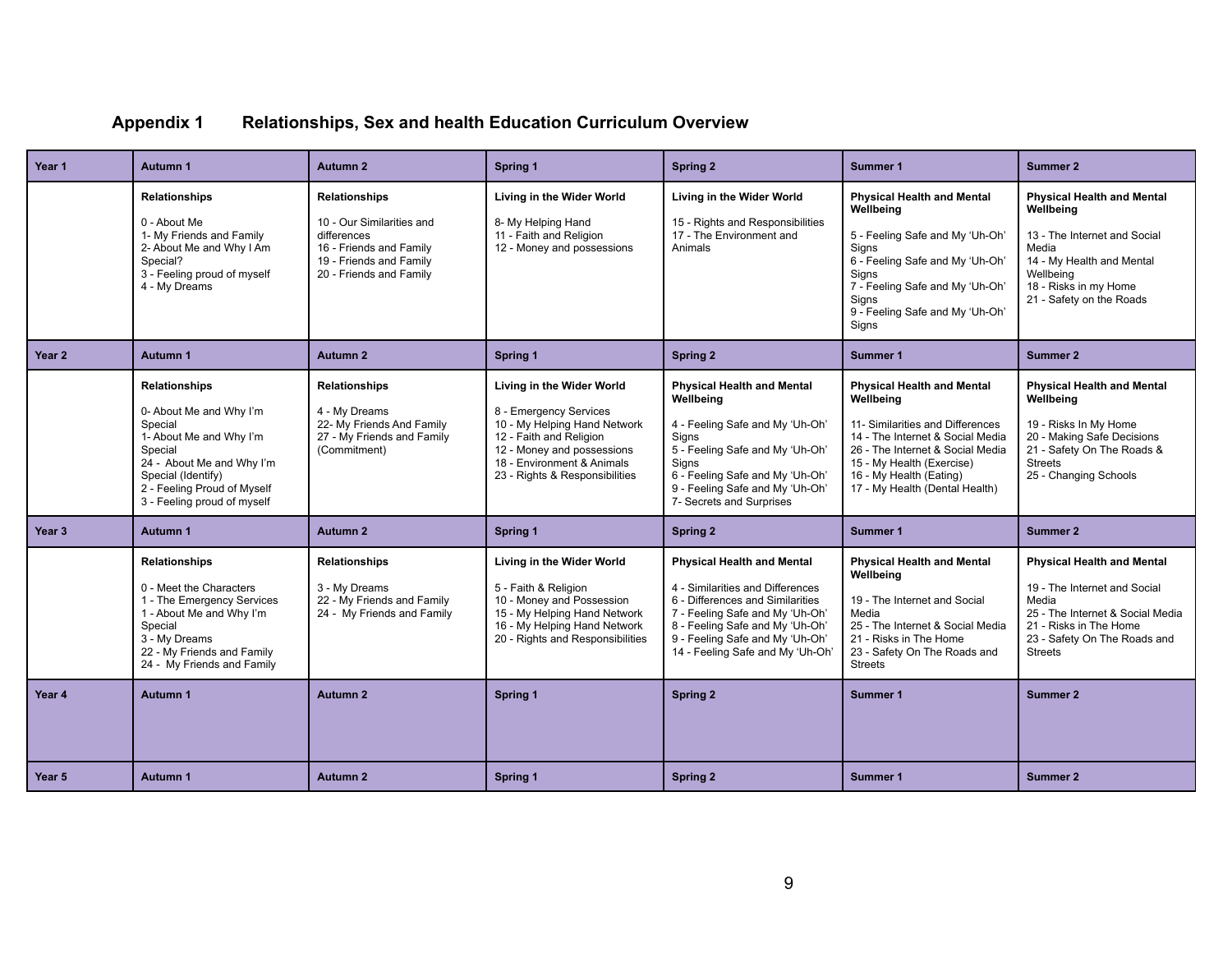|        | <b>Relationships</b><br>0 - Meet the Characters<br>1- About Me and Why I'm<br>Special<br>2 - My Dreams<br>3 - My Friends and Family                                            | Living in the Wider World<br>4 - Faith and Religion<br>14 - Law and Crime<br>15 - Law and Crime<br>16 - Money and Possessions<br>24- My Community and the<br><b>Wider World</b><br>27 - Rights and Responsibilities | <b>Physical Health and Mental</b><br>Wellbeing<br>5 - Making Safe Decisions<br>7 - Making Safe Decisions<br>8 - Making Safe Decisions<br>9 - Making Safe Decisions<br>10 - Making Safe Decisions<br>11 - Making Safe Decisions | <b>Physical Health and Mental</b><br>Wellbeing<br>23 - Making Safe Decisions<br>31 - Making Safe Decisions<br>(Discriminatiion)<br>6 - Feeling Safe and My 'Uh-Oh'<br>12 - Feeling Safe and My 'Uh-Oh'<br>13 - Feeling Safe and My 'Uh-Oh' | <b>Physical Health and Mental</b><br>Wellbeing<br>32 - The Internet & Social Media<br>25/26 - Feeling Safe (Grooming)<br>28 - Puberty and Changes<br>29 - Puberty and Changes<br>30 - The Emergency Services<br>(First Aid)                          | <b>Physical Health and Mental</b><br>Wellbeing<br>17 - Changes and When<br>Someone Goes Away<br>18 - Changing Schools<br>19 - My Health<br>20 - My Health (Isolation and<br>Loneliness)<br>21 - My Health (Physical Illness)<br>22 - The Internet & Social Media       |
|--------|--------------------------------------------------------------------------------------------------------------------------------------------------------------------------------|---------------------------------------------------------------------------------------------------------------------------------------------------------------------------------------------------------------------|--------------------------------------------------------------------------------------------------------------------------------------------------------------------------------------------------------------------------------|--------------------------------------------------------------------------------------------------------------------------------------------------------------------------------------------------------------------------------------------|------------------------------------------------------------------------------------------------------------------------------------------------------------------------------------------------------------------------------------------------------|------------------------------------------------------------------------------------------------------------------------------------------------------------------------------------------------------------------------------------------------------------------------|
| Year 6 | Autumn 1                                                                                                                                                                       | <b>Autumn 2</b>                                                                                                                                                                                                     | Spring 1                                                                                                                                                                                                                       | <b>Spring 2</b>                                                                                                                                                                                                                            | Summer 1                                                                                                                                                                                                                                             | Summer 2                                                                                                                                                                                                                                                               |
|        | <b>Relationships</b><br>0- Meet The Characters<br>1 - About Me and Why I am<br>Special<br>4 - My Friends and Family<br>5 - My Friends and Family<br>27 - My Friends and Family | Living in the Wider World<br>2- Rights and Responsibilities<br>3 - Faith & Religion<br>16 - The Emergency Services<br>18 - Law and Crime (Knife<br>Crime)<br>20 - Money and Possessions                             | Living in the Wider World<br>24 - Law and Crime (County<br>Lines)<br>25 - Law and Crime (County<br>Lines)<br>33 - Law and Crime (Hate<br>Crime)<br>34 - Law and Crime (Hate<br>Crime)<br>28 - My Helping Hand Network          | <b>Physical Health and Mental</b><br>Wellbeing<br>6 - Feeling Safe and My 'Uh-Oh'<br>7 - Feeling Safe and My 'Uh-Oh'<br>17 - Feeling Safe and My 'Uh-Oh'<br>8 - My Health (Eating)<br>9- My Health<br>29 - My Health (Mental<br>Wellbeing) | <b>Physical Health and Mental</b><br>Wellbeing<br>30 - My Health<br>10 - Drugs, Alcohol and Smoking<br>12 - Drugs, Alcohol and Smoking<br>13 - Drugs, Alcohol and Smoking<br>11 - Risks in My Home<br>19 - Safety On the Roads and<br><b>Streets</b> | <b>Physical Health and Mental</b><br>Wellbeing<br>21 - Secrets and Surprises<br>22 - The Internet and Social<br>Media<br>32 - The Internet and Social<br>Media<br>23 - Making Safe Decisions<br>26 - Making Safe Decisions<br>(Discrimination)<br>31 - Changing School |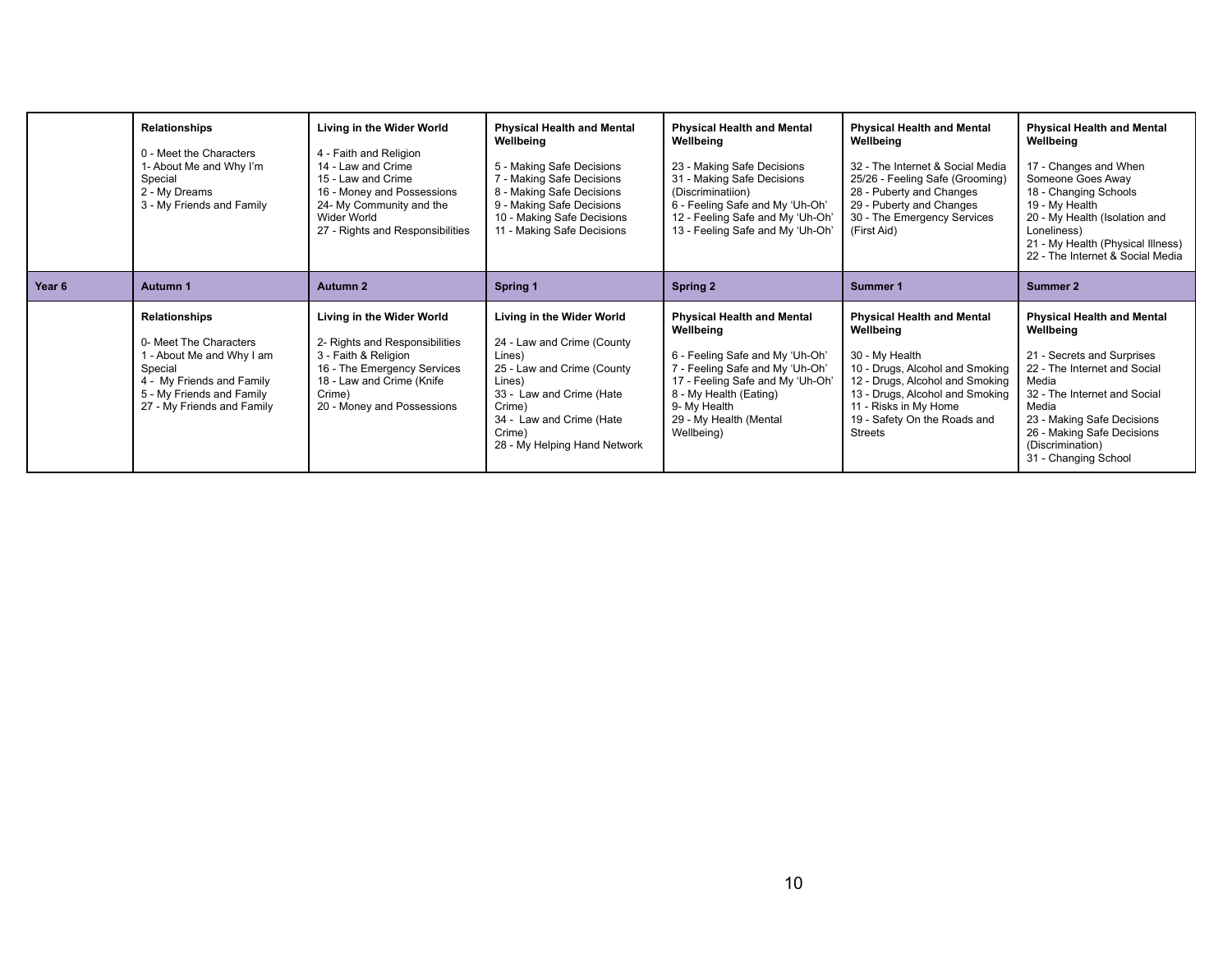# **Appendix 2**

| APPENDIX 2: By the end of primary school pupils should know: |                                                                                                                                                                                                                                                                                                                                                                                                                                                                                                                                                                                                                                                                                                                                                                                                                                                                                                                                                                                                                                                                             |  |  |
|--------------------------------------------------------------|-----------------------------------------------------------------------------------------------------------------------------------------------------------------------------------------------------------------------------------------------------------------------------------------------------------------------------------------------------------------------------------------------------------------------------------------------------------------------------------------------------------------------------------------------------------------------------------------------------------------------------------------------------------------------------------------------------------------------------------------------------------------------------------------------------------------------------------------------------------------------------------------------------------------------------------------------------------------------------------------------------------------------------------------------------------------------------|--|--|
| <b>Topic</b>                                                 | <b>Relationships Education</b>                                                                                                                                                                                                                                                                                                                                                                                                                                                                                                                                                                                                                                                                                                                                                                                                                                                                                                                                                                                                                                              |  |  |
| <b>Families and people who</b><br>care about me              | That families are important for children growing up because they can give love, security<br>and stability<br>The characteristics of healthy family life, commitment to each other, including in times of<br>difficulty, protection and care for children and other family members, the importance of<br>spending time together and sharing each other's lives<br>That others' families, either in school or in the wider world, sometimes look different from<br>their family, but that they should respect those differences and know that other children's<br>families are also characterised by love and care<br>That stable, caring relationships, which may be of different types, are at the heart of<br>happy families, and are important for children's security as they grow up<br>That marriage represents a formal and legally recognised commitment of two people to<br>each other which is intended to be lifelong<br>How to recognise if family relationships are making them feel unhappy or unsafe, and<br>how to seek help or advice from others if needed |  |  |
| <b>Caring friendships</b>                                    | How important friendships are in making us feel happy and secure, and how people<br>choose and make friends<br>The characteristics of friendships, including mutual respect, truthfulness, trustworthiness,<br>loyalty, kindness, generosity, trust, sharing interests and experiences and support with<br>problems and difficulties<br>That healthy friendships are positive and welcoming towards others, and do not make<br>others feel lonely or excluded<br>That most friendships have ups and downs, and that these can often be worked through<br>so that the friendship is repaired or even strengthened, and that resorting to violence is<br>never right<br>How to recognise who to trust and who not to trust, how to judge when a friendship is<br>making them feel unhappy or uncomfortable, managing conflict, how to manage these<br>situations and how to seek help or advice from others, if needed                                                                                                                                                        |  |  |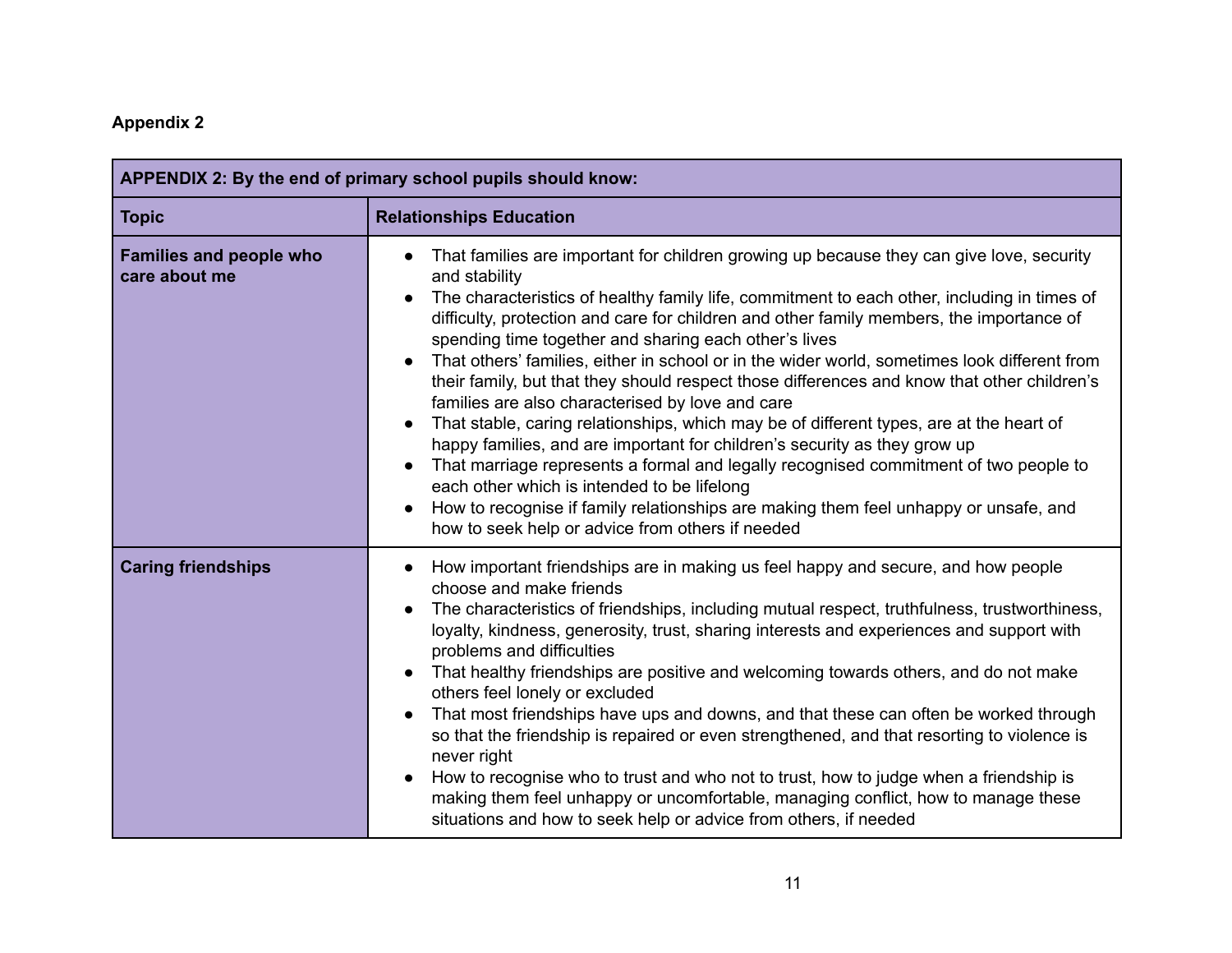| <b>Respectful relationships</b> | The importance of respecting others, even when they are very different from them (for<br>example, physically, in character, personality or backgrounds), or make different choices<br>or have different preferences or beliefs<br>Practical steps they can take in a range of different contexts to improve or support<br>respectful relationships<br>The conventions of courtesy and manners<br>The importance of self-respect and how this links to their own happiness<br>That in school and in wider society they can expect to be treated with respect by others,<br>and that in turn they should show due respect to others, including those in positions of<br>authority<br>About different types of bullying (including cyberbullying), the impact of bullying,<br>$\bullet$<br>responsibilities of bystanders (primarily reporting bullying to an adult) and how to get help<br>What a stereotype is, and how stereotypes can be unfair, negative or destructive<br>The importance of permission-seeking and giving in relationships with friends, peers and<br>adults |
|---------------------------------|---------------------------------------------------------------------------------------------------------------------------------------------------------------------------------------------------------------------------------------------------------------------------------------------------------------------------------------------------------------------------------------------------------------------------------------------------------------------------------------------------------------------------------------------------------------------------------------------------------------------------------------------------------------------------------------------------------------------------------------------------------------------------------------------------------------------------------------------------------------------------------------------------------------------------------------------------------------------------------------------------------------------------------------------------------------------------------|
| <b>Online relationships</b>     | That people sometimes behave differently online, including by pretending to be someone<br>they are not<br>That the same principles apply to online relationships as to face-to face relationships,<br>including the importance of respect for others online including when we are anonymous<br>The rules and principles for keeping safe online, how to recognise risks, harmful content<br>and contact, and how to report them<br>How to critically consider their online friendships and sources of information including<br>$\bullet$<br>awareness of the risks associated with people they have never met<br>How information and data is shared and used online                                                                                                                                                                                                                                                                                                                                                                                                             |
| <b>Being safe</b>               | What sorts of boundaries are appropriate in friendships with peers and others (including<br>in a digital context)<br>About the concept of privacy and the implications of it for both children and adults;<br>including that it is not always right to keep secrets if they relate to being safe<br>That each person's body belongs to them, and the differences between appropriate and<br>inappropriate or unsafe physical, and other, contact<br>How to respond safely and appropriately to adults they may encounter (in all contexts,<br>including online) whom they do not know                                                                                                                                                                                                                                                                                                                                                                                                                                                                                           |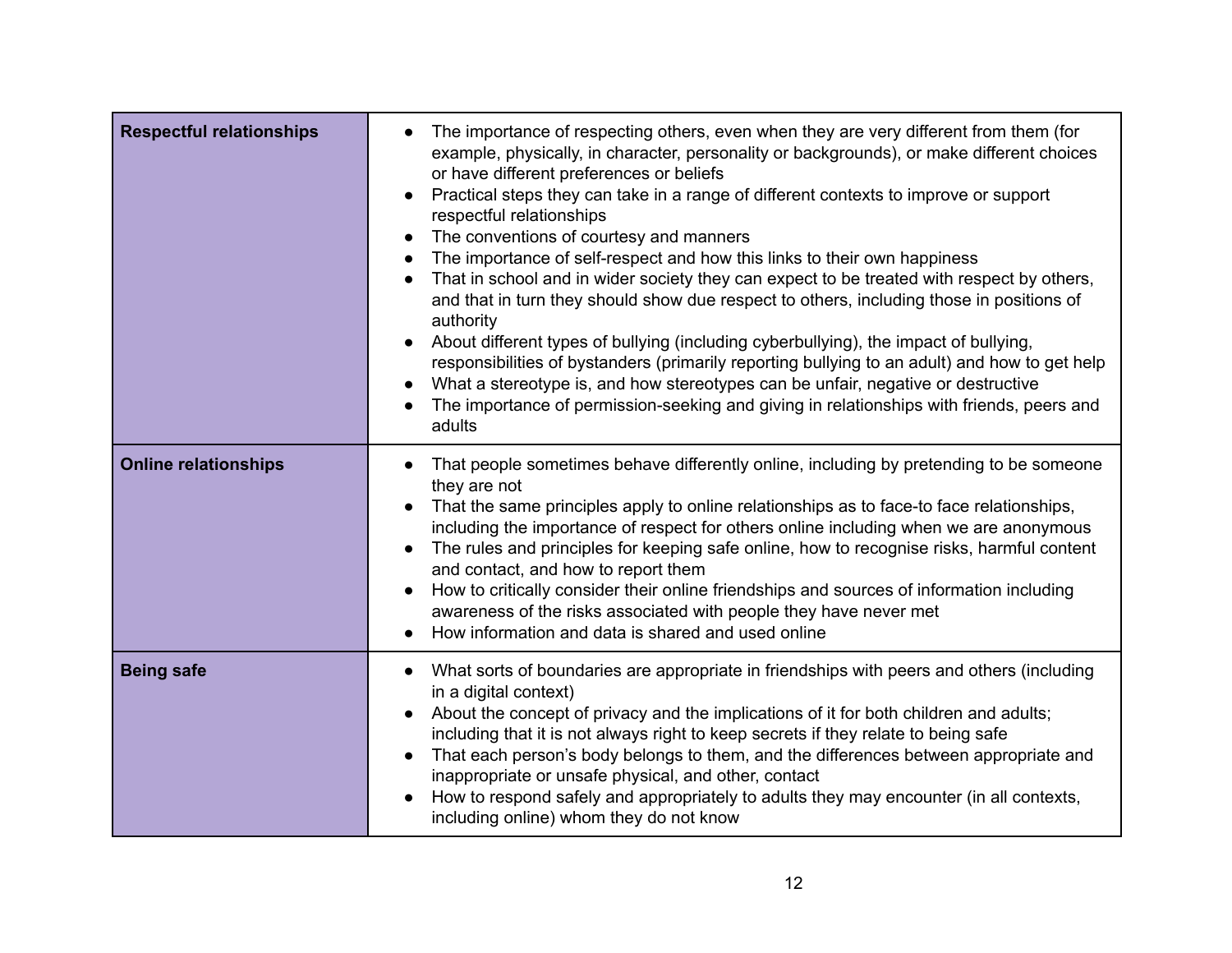| How to recognise and report feelings of being unsafe or feeling bad about any adult<br>How to ask for advice or help for themselves or others, and to keep trying until they are<br>heard<br>How to report concerns or abuse, and the vocabulary and confidence needed to do so<br>Where to get advice e.g. family, school and/or other sources |  |
|-------------------------------------------------------------------------------------------------------------------------------------------------------------------------------------------------------------------------------------------------------------------------------------------------------------------------------------------------|--|
|-------------------------------------------------------------------------------------------------------------------------------------------------------------------------------------------------------------------------------------------------------------------------------------------------------------------------------------------------|--|

| By the end of primary school pupils should know: |                                                                                                                                                                                                                                                                                                                                                                                                                                                                                                                                                                                                                                                                                                                                                                                                                                                                                                                                                                                                                                                                                                                                                                                                                                                                                                                                                                                                                                                                                                                                                                                                                                                                  |  |  |  |
|--------------------------------------------------|------------------------------------------------------------------------------------------------------------------------------------------------------------------------------------------------------------------------------------------------------------------------------------------------------------------------------------------------------------------------------------------------------------------------------------------------------------------------------------------------------------------------------------------------------------------------------------------------------------------------------------------------------------------------------------------------------------------------------------------------------------------------------------------------------------------------------------------------------------------------------------------------------------------------------------------------------------------------------------------------------------------------------------------------------------------------------------------------------------------------------------------------------------------------------------------------------------------------------------------------------------------------------------------------------------------------------------------------------------------------------------------------------------------------------------------------------------------------------------------------------------------------------------------------------------------------------------------------------------------------------------------------------------------|--|--|--|
| <b>Topic</b>                                     | <b>Physical Health &amp; Mental Wellbeing</b>                                                                                                                                                                                                                                                                                                                                                                                                                                                                                                                                                                                                                                                                                                                                                                                                                                                                                                                                                                                                                                                                                                                                                                                                                                                                                                                                                                                                                                                                                                                                                                                                                    |  |  |  |
| <b>Mental Wellbeing</b>                          | That mental wellbeing is a normal part of daily life, in the same way as physical health.<br>That there is a normal range of emotions (e.g. happiness, sadness, anger, fear, surprise,<br>nervousness) and scale of emotions that all humans experience in relation to different<br>experiences and situations.<br>How to recognise and talk about their emotions, including shaving a varied vocabulary of<br>words to use when talking about their brown and others' feelings.<br>How to judge whether what they are feeling and how they are behaving is appropriate and<br>proportionate.<br>The benefits of physical exercise, time outdoors, community participation, voluntary and<br>service-based activity on mental wellbeing and happiness.<br>Simple self-care techniques, including the importance of rest, time spent with friends and<br>family and the benefits of hobbies and interests.<br>Isolation and loneliness can affect children and that it is very important for children to<br>discuss their feelings with an adult and seek support.<br>That bullying (including cyberbullying) has a negative and often lasting impact on mental<br>wellbeing.<br>Where and how to seek support (including recognising the triggers for seeking support),<br>including whom in school they should speak to if they are worried about their own or<br>someone else's mental wellbeing or ability to control their emotions (including issues<br>arising online).<br>It is common for people to experience mental ill health. For many people who do, the<br>problems can be resolved if the right support is made available, especially if accessed |  |  |  |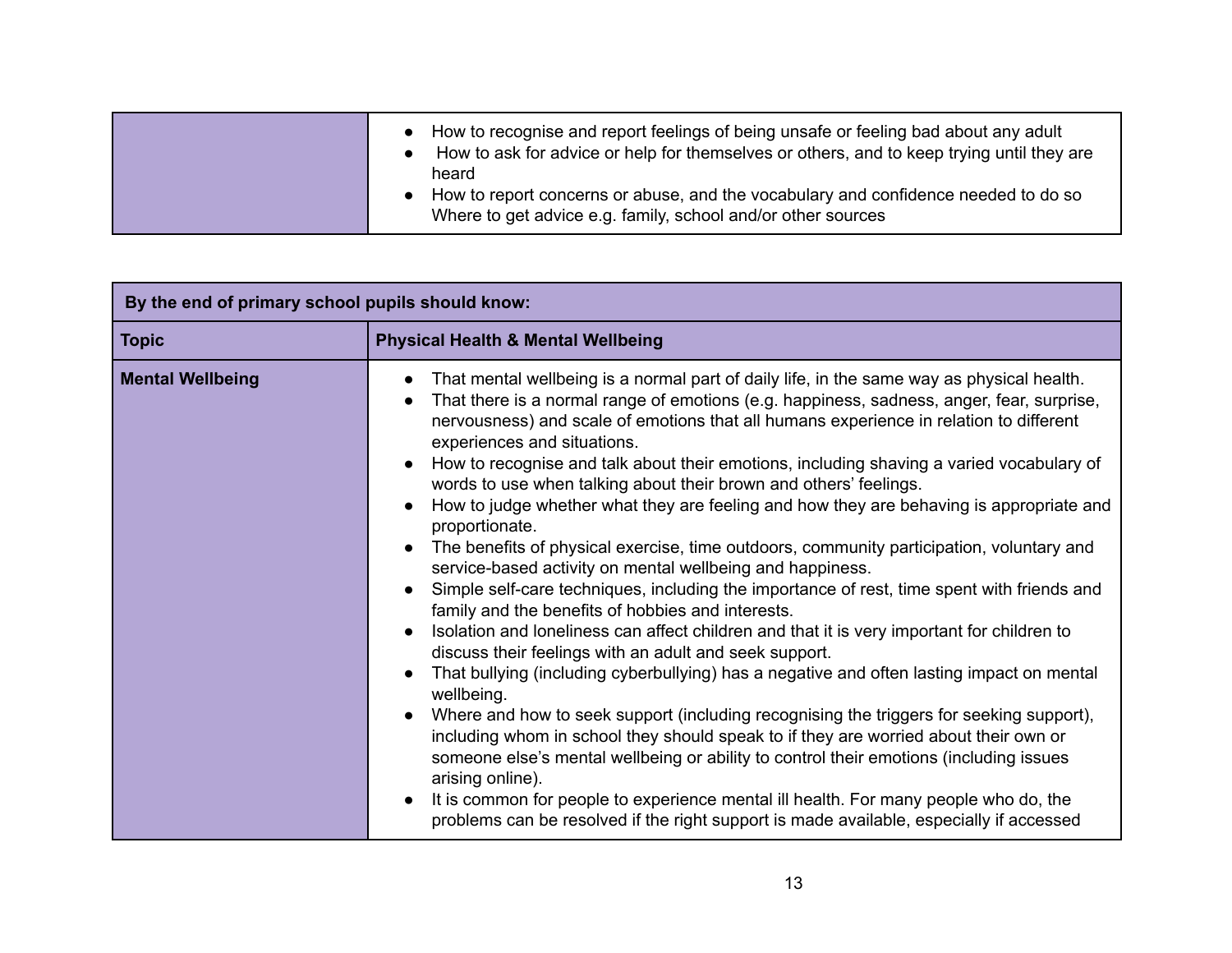|                                      | early enough.                                                                                                                                                                                                                                                                                                                                                                                                                                                                                                                                                                                                                                                                                                                                                                                                                                                                                                                                                                                                                                                 |  |
|--------------------------------------|---------------------------------------------------------------------------------------------------------------------------------------------------------------------------------------------------------------------------------------------------------------------------------------------------------------------------------------------------------------------------------------------------------------------------------------------------------------------------------------------------------------------------------------------------------------------------------------------------------------------------------------------------------------------------------------------------------------------------------------------------------------------------------------------------------------------------------------------------------------------------------------------------------------------------------------------------------------------------------------------------------------------------------------------------------------|--|
| <b>Internet Safety and Harms</b>     | That for most people the internet is an integral part of life and has many benefits.<br>About the benefits of rationing time spent online, the risks of excessive time spent on<br>electronic devices and the impact of positive and negative content online on their own and<br>others' mental and physical wellbeing.<br>How to consider the effect of their online actions on others and know how to recognise<br>and display respectful behaviour online and the importance of keeping personal<br>information private.<br>Why social media, some computer games and online gaming, for example, are age<br>restricted.<br>That the internet can also be a negative place where online abuse, trolling, bullying and<br>harassment can take place, which can have a negative impact on mental health.<br>How to be a discerning consumer of information online including understanding that<br>information, including that from search engines, is ranked, selected and targeted.<br>Where and how to report concerns and get support with issues online. |  |
| <b>Physical Health &amp; Fitness</b> | The characteristics and mental and physical benefits of an active lifestyle.<br>The importance of building regular exercise into daily and weekly routines and how to<br>achieve this; for example, walking or cycling to school, a daily active mile or other forms<br>of regular, vigorous exercise.<br>The risks associated with an inactive lifestyle (including obesity).<br>How and when to seek support including which adults to speak to in school if they are<br>worried about their health.                                                                                                                                                                                                                                                                                                                                                                                                                                                                                                                                                        |  |
| <b>Healthy Eating</b>                | What constitutes a healthy diet (including understanding calories and other nutritional<br>content).<br>The principles of planning and preparing a range of healthy meals.<br>The characteristics of a poor diet and risks associated with unhealthy eating (including,<br>for example, obesity and tooth decay) and other behaviours (e.g. the impact of alcohol on<br>diet or health).                                                                                                                                                                                                                                                                                                                                                                                                                                                                                                                                                                                                                                                                      |  |
| <b>Drugs, Alcohol &amp; Tobacco</b>  | The facts about legal and illegal harmful substances and associated risks, including<br>smoking, alcohol use and drug-taking.                                                                                                                                                                                                                                                                                                                                                                                                                                                                                                                                                                                                                                                                                                                                                                                                                                                                                                                                 |  |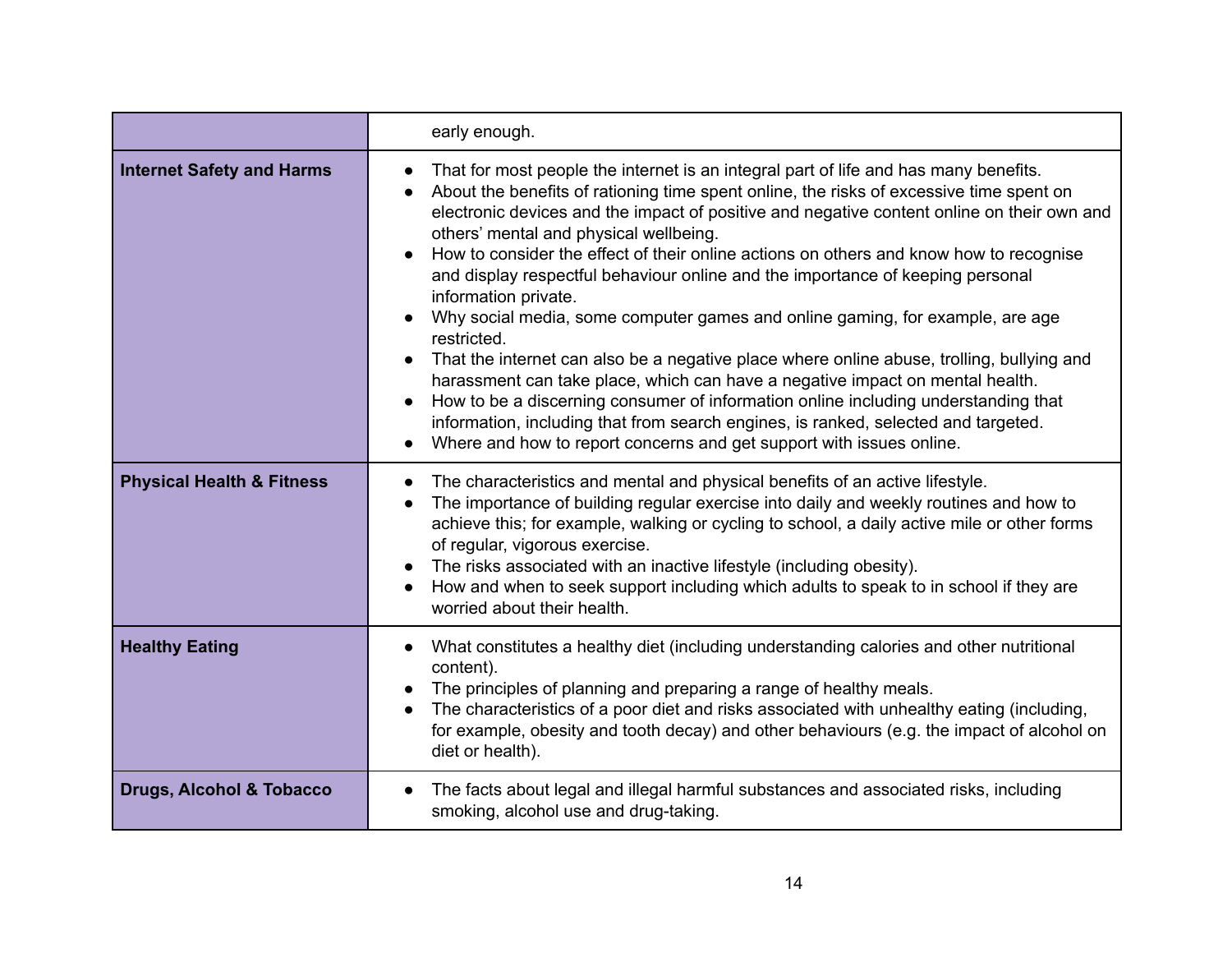| <b>Health &amp; Prevention</b>  | How to recognise early signs of physical illness, such as weight loss, or unexplained<br>changes to the body.<br>• About safe and unsafe exposure to the sun, and how to reduce the risk of sun damage,<br>including skin cancer.<br>The importance of sufficient good quality sleep for good health and that a lack of sleep<br>can affect weight, mood and ability to learn.<br>About dental health and the benefits of good oral hygiene and dental flossing, including<br>regular check-ups at the dentist.<br>About personal hygiene and germs including bacteria, viruses, how they are spread and<br>treated, and the importance of handwashing.<br>The facts and science relating to allergies, immunisation and vaccination. |
|---------------------------------|---------------------------------------------------------------------------------------------------------------------------------------------------------------------------------------------------------------------------------------------------------------------------------------------------------------------------------------------------------------------------------------------------------------------------------------------------------------------------------------------------------------------------------------------------------------------------------------------------------------------------------------------------------------------------------------------------------------------------------------|
| <b>Basic First Aid</b>          | How to make a clear and efficient call to emergency services if necessary.<br>Concepts of basic first aid, for example dealing with common injuries, including head<br>injuries.                                                                                                                                                                                                                                                                                                                                                                                                                                                                                                                                                      |
| <b>Changing Adolescent Body</b> | Key facts about puberty and the changing adolescent body, particularly from age 9<br>through to age 11, including physical and emotional changes.<br>About menstrual wellbeing including the key facts about the menstrual cycle.                                                                                                                                                                                                                                                                                                                                                                                                                                                                                                     |